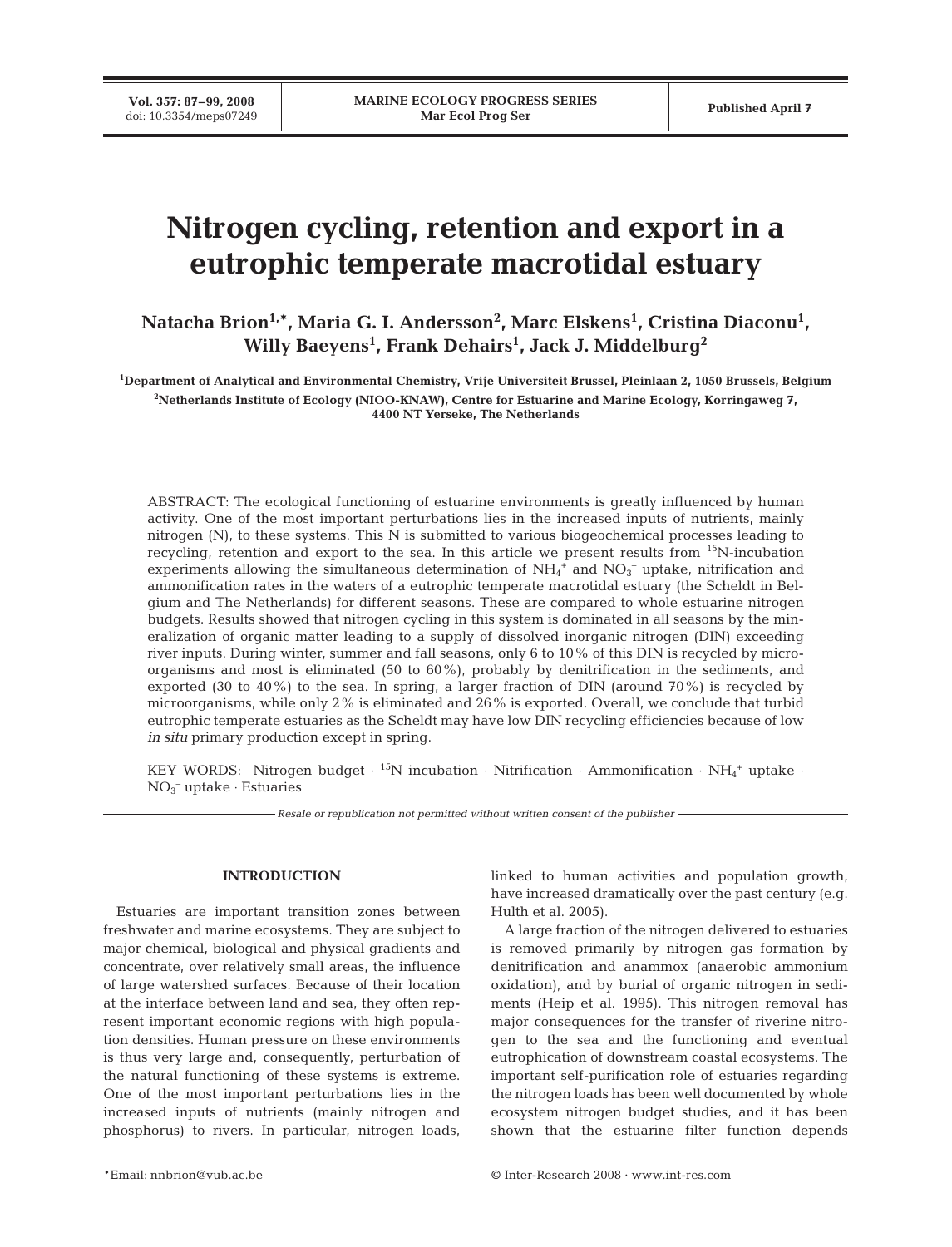mainly on the water residence time (e.g. Seitzinger et al. 2006). However, these studies often do not distinguish nitrogen species (organic nitrogen [orgN],  $\mathrm{NH}_4^+$ ,  $NO<sub>3</sub><sup>-</sup>$ ), nor do they provide information on how this estuarine filter function responds to changes in nutrient loadings or riverine discharge. For instance, shortening residence time because of enhanced river discharge might cause less retention with consequences for coastal ecosystem functioning. Additionally, recent retrospective analysis has shown that the estuarine filter function is subject to change as well (Soetaert et al. 2006), complicating any predictive study of coastal ecosystem response to enhanced or reduced anthropogenic nitrogen loading. It is therefore imperative to unravel within-estuarine recycling processes such as orgN mineralization to  $NH_4^+$  (ammonification), uptake and assimilation of dissolved inorganic nitrogen (DIN =  $NH_4^+$  and  $NO_3^-$ ), nitrification and nitrogen exchanges with the sediments and lateral ecosystems such as tidal marshes.

Some studies report DIN uptake by pelagic microbes in estuaries (e.g. Andersson et al. 2006b), ammonification (e.g. Miller et al. 1995) or nitrification rates (e.g. Andersson et al. 2006a), but there are very few estuarine systems (Lipshultz et al. 1986) where all these processes have been measured during the same period and in a systematic, consistent way. These studies indicate that processes are of similar magnitude but might exhibit differential seasonality. The coupling between regeneration (ammonification and nitrification) and assimilation processes indicates that nitrogen cycling is intense and that each nitrogen molecule may be recycled many times before it is trans-

ferred to the sea.

The objectives of this paper are to (1) present results from  $^{15}$ N-incubation experiments allowing the simultaneous determination of pelagic  $NH_4^+$  and  $NO<sub>3</sub><sup>-</sup>$  uptake, nitrification and ammonification rates in the waters of a macrotidal estuary for different seasons; and (2) derive a whole estuarine nitrogen budget for the same periods. When considered within the overall estuarine nitrogen cycle, these internal nitrogen cycling processes will allow a better understanding of how the estuarine nitrogen filter will function under changing conditions. Moreover, we will report both (1) the relative contribution of various nitrogen cycling processes to estuarine retention, and (2) estimates for nitrogen recycling efficiencies, by considering the number of times a nitrogen-containing molecule

cycles while transiting through the estuary. This can then be considered in a global perspective by comparison to recycling numbers in streams (Ensign & Doyle 2006).

#### **MATERIALS AND METHODS**

**Study site: the Scheldt estuary.** With an average population density of 425 ind.  $km^{-2}$  in its watershed, the estuary of the Scheldt River (Belgium and The Netherlands, Fig. 1) represents a characteristic case of a large temperate macrotidal estuary under the influence of human activities. The studied section of the estuary is limited upstream by the maximum salt intrusion (around the confluence with the Rupel River). The Scheldt estuary is a broad (from  $\sim$  500 m near Antwerp to ~6 km near Vlissingen), relatively shallow (10 m mean depth), and rather short (100 km) funnel shaped macrotidal estuary with a medium average freshwater discharge of 104  $\text{m}^3$  s<sup>-1</sup> and a sigmoidal type salinity gradient covering a distance between 80 and 100 km (Soetaert et al. 2006) according to tide coefficient and freshwater flow rates. Twenty-five percent of the area of the estuary is covered by large intertidal flats (Kromkamp et al. 1995). Its hydrology has been largely described by Baeyens et al. (1998). The water column is homogenous for dissolved species but strong gradients are displayed for particulate matter due to re-suspension and reworking of bottom sediment by tidal currents (Chen et al. 2005).



Fig. 1. The Scheldt estuary. (.) Fixed sampling stations; medium-grey areas: shallow areas or intertidal mud flats; Canal G-T: Ghent-Terneuzen canal; dashed line: Belgian–Dutch border; black bars: up- and down-stream limits (Rupelmonde and Breskens respectively) of the estuary considered for budgeting purposes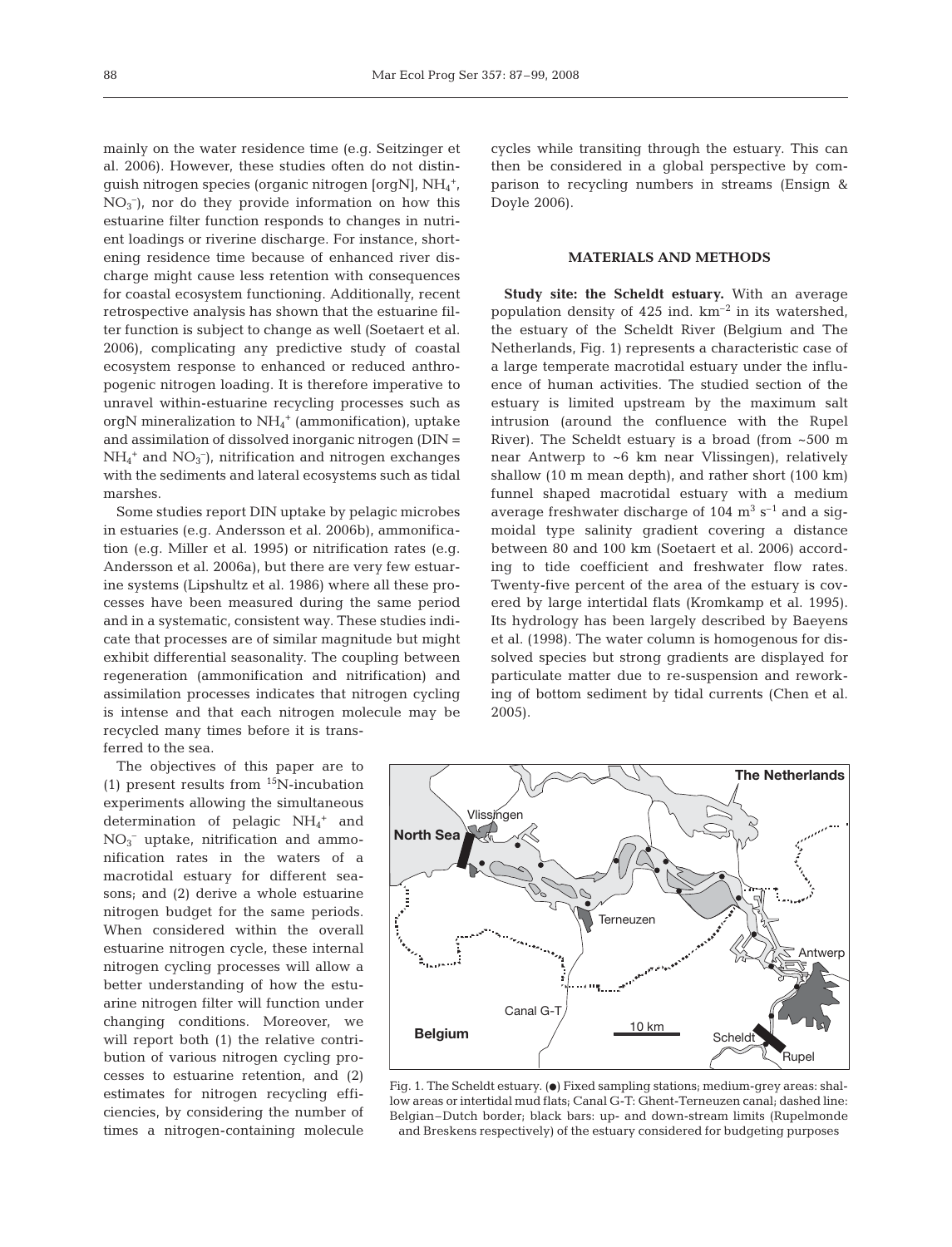Nitrogen budgets have been studied in detail for the 1970s (Billen et al. 1985), the 1980s (Soetaert & Herman 1995), 1995 (Regnier & Steefel 1999), and finally for the 1970s to the early 2000s (Soetaert et al. 2006). These studies documented that the Scheldt estuary has been subject to large changes since the 1970s. Indeed, gradual implementation of wastewater purification plants in the upstream basins was responsible for the restoration of water-column oxygen concentrations. In the 1970s, a large part of the estuary was subjected to anoxic conditions during most of the year while in the 1990s and 2000s, low oxygen conditions only lasted for a few days during warm low river water discharge conditions (Soetaert et al. 2006). Accordingly, because of higher water column oxygen levels, for similar hydrological conditions, the amount of N removed during transport to the sea decreased from 40−50% of inputs in the 1970s (Billen et al. 1985) to 20% in the 1990s (Soetaert et al. 2006).

**Sampling.** Surface (2 m depth) water samples were collected with a 20 l Niskin bottle from a ship (RV 'Luctor') during 4 d cruises in January, April, July and October 2003. For each cruise, 16 fixed-location (Fig. 1) and 4 fixed-salinity (2, 4, 18 and 28) stations were sampled for respectively DIN and orgN determinations and incubation experiments with 15N tracers. All water samples were immediately processed on board after retrieval. Temperature and salinity were recorded at all stations using specific probes and freshwater discharges were 195, 80, 90 and 51  $\mathrm{m}^3 \mathrm{s}^{-1}$  for the sampling periods of January, April, July and October, respectively.

**Concentration measurements.** Methodologies for the estimation of  $NH_4^+$ ,  $NO_3^-$  (represents nitrate + nitrite throughout this article), and particulate organic nitrogen (PON) concentration are described in Andersson et al. (2006a). Total dissolved nitrogen (TDN) was measured as  $NO<sub>3</sub><sup>-</sup>$  with a persulfate digestionoxidation method (Dafner et al. 1999). Digestion occurred in 50 ml Teflon sample vessels in a microwave sample preparation system (CEM, model Mars 5) for 2 h at 600 W with temperatures and pressures ranging from ambient to a maximum of 170°C and 100 psi. Finally, NO<sub>3</sub><sup>-</sup> was measured after reduction on a cadmium column with an automated colorimetric method using a Technicon auto-analyzer 2 (Strickland & Parsons 1972). Dissolved organic nitrogen (DON) was computed by subtracting  $NH_4^+$  and  $NO_3^-$  concentrations from TDN measurements. The relative standard deviation on laboratory replicate measurements was 2, 2, 5 and 10% for  $NH_4^+$ ,  $NO_3^-$ , PON and DON respectively.

**Incubation experiments.** Isotope dilution and enrichment incubation experiments were performed using  $^{15}N$ -labelled DIN (NH<sub>4</sub><sup>+</sup> or NO<sub>3</sub><sup>-</sup>). For these experiments, we used seven 250 ml aliquots of the water samples in transparent plastic polycarbonate bottles submerged in an open deck incubator with continuously flowing water to ensure ambient temperature and light intensities. For each sample, 3 parallel incubation series were performed. In the first series of incubations, aliquots were spiked with  $^{15}N\text{-}NH_{4}^{+}$ (between 2 and 10% final  $^{15}N$  abundance), incubated for 2 or 6 h, and filtered on combusted GF/F glass-fiber filters (Whatman). The filters were dried at 50°C for 8 h prior to analysis of PON and <sup>15</sup>N-PON abundance. Additionally, for the aliquots incubated for 6 h, the filtrate was frozen until analysis of final  $NH_4^+$  concentration (Koroleff 1969) and  ${}^{15}N\text{-}NH_4^+$  abundance (Diaconu et al. 2005). In the second series, aliquots were spiked with  $^{15}N\text{-}NH_4^+$  (between 2 and 10% final  $^{15}N$  abundance), incubated for approximately 3, 6, or 9 h and filtered on combusted GF/F filters (Whatman). The filtrate was frozen until analysis for the final  $^{15}$ N-NH<sub>4</sub><sup>+</sup> and  ${}^{15}N\text{-}NO_3^-$  (Andersson et al. 2006a). Finally, in the last series, aliquots were spiked with  ${}^{15}N\text{-}NO_3^-$ (between 2 and 5% final  $^{15}N$  abundance), incubated for 2 or 6 h, and filtered on combusted GF/F membranes (Whatman). The filters were dried at 50°C for 8 h prior to analysis of PON and 15N-PON abundance. Additionally, for the aliquots incubated for 6 h, the filtrate was frozen until analysis of final  $NO<sub>3</sub><sup>-</sup>$  concentration (Strickland & Parsons 1972).

In all cases, <sup>15</sup>N abundances and PON concentration were measured using an elemental analyzer (Carlo-Erba C/N analyzer) coupled via a conflo-interface to an isotope ratio mass spectrometer (Finnigan Delta-Plus XL) (Nieuwenhuize et al. 1994). The relative standard deviation on replicate  $15N$  measurements was less than 5%.

Initial and final 15N-abundance and concentration data for the  $\mathrm{NH}_4^+$ ,  $\mathrm{NO_3^-}$  and PON pools obtained from the 3 incubation experiments were used simultaneously in an isotopic mass-balance model in order to compute  $NH_4^+$  and  $NO_3^-$  uptake rates, nitrification rates and ammonification rates. The model is a 3 compartment open model allowing the assessment of exchange rates between the considered compartments:  $NH_4^+$ ,  $NO_3^-$  and PON. This model assumes that exchange between compartments is governed by first order differential equations with constant coefficients of the general type:

$$
\frac{\mathrm{d}^{p}X_{i}}{\mathrm{d}t} = \sum_{j\neq i}^{n}k_{ji} \cdot {^{p}X}_{j} - \sum_{j\neq i}^{n}k_{ij} \cdot {^{p}X}_{i}
$$

where  $X_i$  is the nitrogen concentration of isotope  $p\,(^{14}N)$ or <sup>15</sup>N) within compartment *i* at time *t*,  $k_{ii}$  is the rate constant for exchange from compartment *i* to compartment *j* (in reciprocal time units) and *n* represents the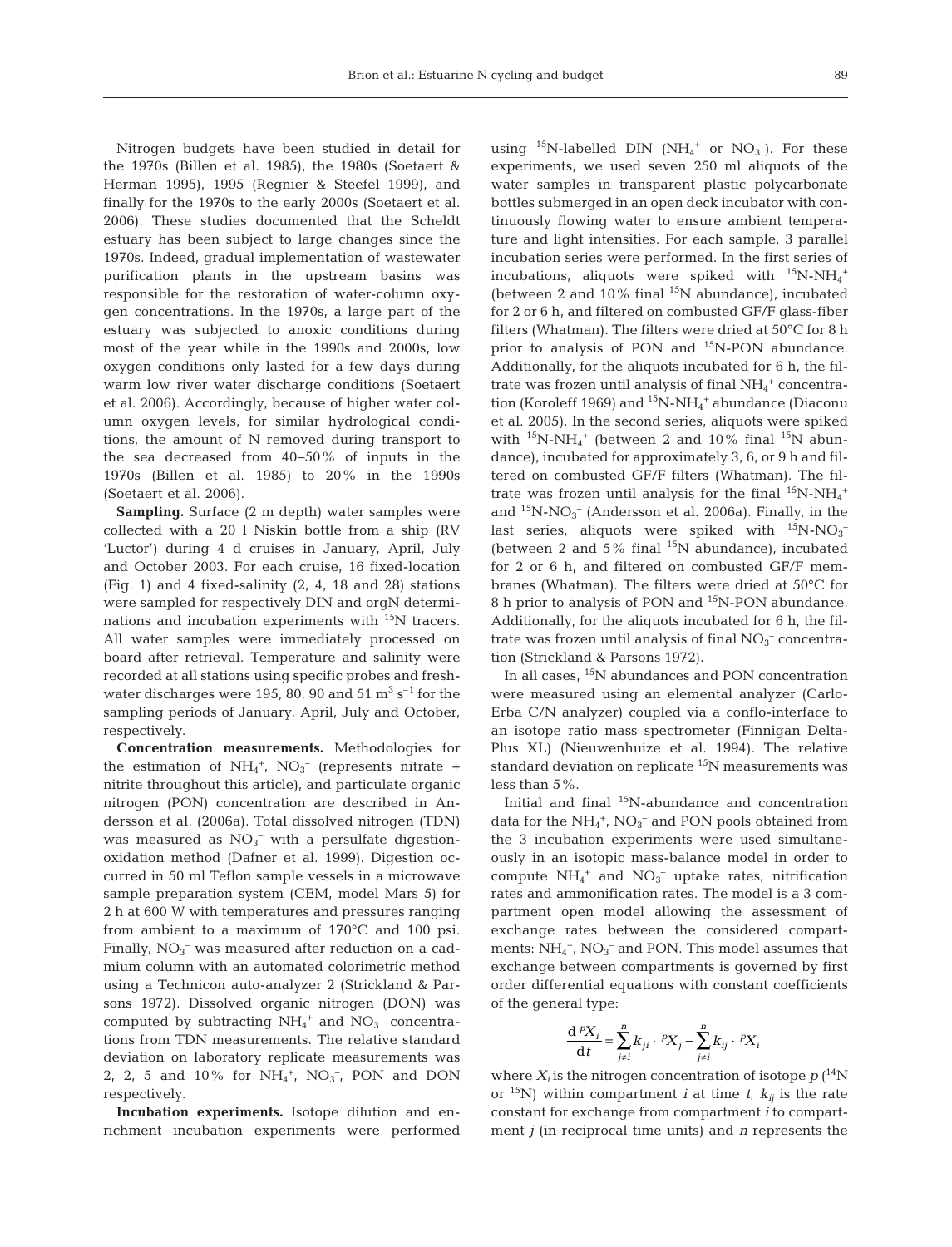number of compartments (3 in this case:  $NH_4^+$ ,  $NO_3^$ and PON).

The equation above states that the net content in any compartment *i* equals the sum of all inflows from the other compartments minus the sum of all outflows towards the other compartments. These mass balance differential equations have been solved numerically as described in Elskens et al. (1988). Values for the rate constants were obtained using weighted least squares techniques as described in Elskens et al. (2005). Rates for initial conditions were then obtained by multiplying rate constants with the *in situ* concentrations of  $NH_4^+$  or  $NO_3^-$ .

**Nitrogen budget for the Scheldt estuary.** Inputs of N by the Scheldt River and tributaries, as well as output of N to the sea, were calculated for the 4 major forms of  $N: NH_4^+$ ,  $NO_3^-$ , PON and DON.

*Input from the Scheldt River and output to the sea:* The water column of the Scheldt River is well mixed with regard to dissolved species. Daily inputs of dissolved N by the Scheldt River upstream were calculated by multiplying the daily freshwater discharge with the concentration measured at Rupelmonde, just after the confluence of the Scheldt with the Rupel River (Fig. 1). At this station, salinity (0.4, 0.5, 1.0 and 0.9 for January, April, July and October, respectively) showed only a limited marine influence. Daily outputs of dissolved N to the sea were estimated from the calculation of the 'effective zero salinity end-member concentration' (Officer 1979). This method is based on the assumption that the estuary is in steady state and there is a chemical continuity between the river and the sea water, or, that mixing processes in estuaries and freshwater plumes are chemically conservative. Practically, the effective concentration that reaches the marine endmember is determined by fitting a linear regression line through the data points in the high-salinity region of the estuary. Extrapolation of the regression lines to salinity 0 allows the calculation of the freshwater end-member concentrations, while multiplication by the daily freshwater discharge at the mouth allows estimation of the daily output of dissolved nitrogen from the estuary.

Daily inputs and outputs of PON were estimated using the same methods, although measured surface PON may not be representative of the whole water column (Chen et al. 2005). Estimated inputs and outputs are thus minimum estimates only taking into account surface suspended particulate matter (SPM). PON associated with SPM from bottom waters, mainly originating from sediment re-suspension (Chen et al. 2005), was thus not taken into account in our estimates.

*Lateral inputs:* Between Rupelmonde and Breskens, the estuary receives several effluents from canals, mainly the Ghent-Terneuzen canal, and cities, mainly the Antwerp agglomeration and its harbor (940 700 inhabitants in January 2003 according to the National Institute of Statistics, Belgium; www.statbel.fgov.be/figures/d21\_fr.asp#2). These effluents contribute ∼30% (20% from canals and 10% from the city and harbor; Soetaert et al. 2006) to the freshwater discharge at the mouth of the estuary, and are also N sources. The contribution of the canals to the N inputs was roughly estimated using mean annual concentrations of  $NH_4^+$ ,  $NO_3^-$  and total nitrogen for the Ghent-Terneuzen canal and for several other smaller canals and polder effluents given in the OSPAR (Oslo and Paris Commissions) reports (OSPAR Commission 2005). These concentrations were 52  $\mu$ mol NH<sub>4</sub><sup>+</sup> l<sup>-1</sup>, 436  $\mu$ mol NO<sub>3</sub><sup>-</sup> l<sup>-1</sup> and 116 µmol orgN  $l^{-1}$  in 2003. Mean concentrations were multiplied by the water discharge calculated as 20% of the freshwater discharge at the mouth of the estuary (Soetaert et al. 2006).

The contribution of the Antwerp agglomeration was estimated as a function of the population (940 700 inhabitants) and taking into account that in 2003, 90% of the produced sewage was treated with a secondary treatment technology leaving 10% untreated (AQUAFIN pers. comm.). The associated  $NH_4^+$ ,  $NO_3^-$ , DON and PON loads were estimated using specific loads per inhabitant (inh.) determined for the Paris agglomeration (France; Servais et al. 1999) which can be considered as typical for large West-European cities. These were for treated sewage:  $9.0$  g N-NH<sub>4</sub><sup>+</sup>  $\mathrm{inh.}^{-1}\,\mathrm{d}^{-1}$ ,  $0.1\mathrm{~g~N\text{-}NO_3^-}$  inh. $^{-1}\,\mathrm{d}^{-1}$  and  $1.95\mathrm{~g~orgN}$  inh. $^{-1}$  $d^{-1}$ ; and for untreated sewage: 8.8 g N-NH<sub>4</sub><sup>+</sup> inh.<sup>-1</sup>  $d^{-1}$ ,  $0.17$  g N-NO<sub>3</sub><sup>-</sup> inh.<sup>-1</sup> d<sup>-1</sup>, and 3.97 g orgN inh.<sup>-1</sup> d<sup>-1</sup> (Servais et al. 1999).

## **RESULTS**

## **Longitudinal profiles**

The temperature,  $NH_4^+$  and  $NO_3^-$  profiles have already been reported by Andersson et al. (2006a) and thus they are only briefly discussed here. Water temperature varied with season averaging 4, 10, 20 and 14°C in January, April, July and October, respectively.  $NH_4^+$  concentrations (Fig. 2) were highest in the freshwater section of the estuary  $(≤150 \mu M)$ and decreased with increasing salinity.  $NO<sub>3</sub><sup>-</sup>$  concentrations (Fig. 2) in the freshwater section were around 300  $\mu$ mol  $l^{-1}$ . They increased or were uniform until salinity reached ~10, and from there decreased throughout the estuary. PON (Fig. 2) was the least abundant N form in surface waters of the Scheldt with highest concentrations in the freshwater part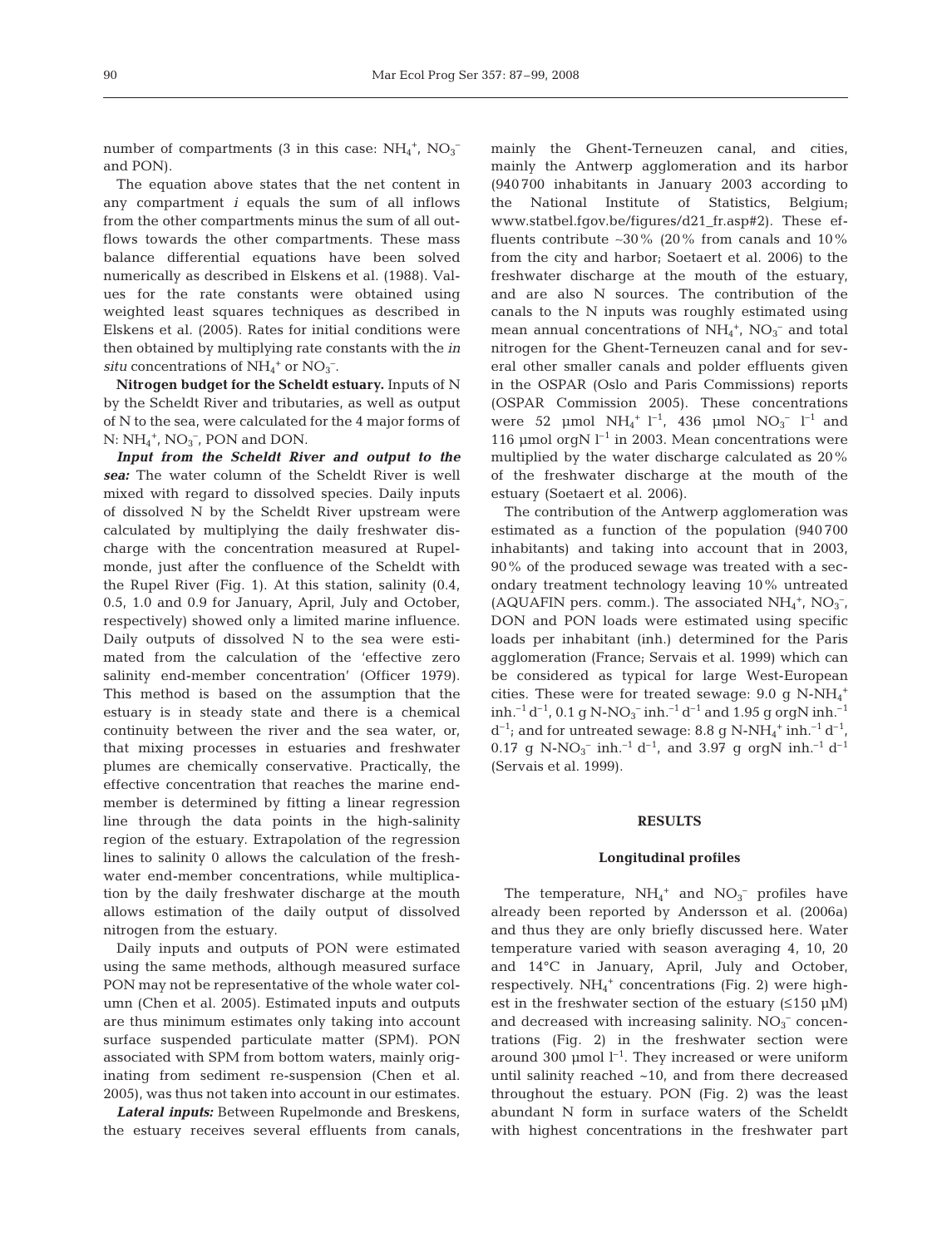

Fig. 2. Longitudinal profiles of ammonium  $(NH_4^+)$ , nitrate + nitrite  $(NO_3^-)$ , dissolved organic nitrogen (DON) and particulate organic nitrogen (PON) in the Scheldt estuary in January, April, July and October 2003

(60 to 100 µmol  $l^{-1}$ ) decreasing to <10 µmol  $l^{-1}$  downstream. DON (Fig. 2) displayed high concentrations in the freshwater part (120 to 390 µmol  $l^{-1}$ ) with levels comparable to those of  $NO<sub>3</sub><sup>-</sup>$  in some cases. Downstream, DON generally decreased rapidly until salinity reached 10. In July and October, there was a small increase in DON around salinities of 15 to 20 before a general decrease at the mouth of the estuary.

#### **Pelagic N transformation rates**

 $NH_4^+$  and  $NO_3^-$  uptake and regeneration (ammonification, nitrification) rates are presented in Fig. 3. Uptake rates were highest in April (spring) and especially for  $NH_4^+$  in the upper estuary (up to 2 µmol  $l^{-1}$  $h^{-1}$ ). Nitrification rates were highest in April and October (up to 0.6 µmol  $l^{-1}$  h<sup>-1</sup>) and generally decreased with increasing salinity. Ammonification rates were highest in January and October (up to 0.3  $\mu$ mol l<sup>-1</sup> h<sup>-1</sup>). Ammonification, nitrification and ammonium uptake contributed significantly to estuarine nitrogen transformations and could each dominate during certain periods.  $NO<sub>3</sub><sup>-</sup>$  uptake rates, however, were in general lower than the other  $N$  transforming processes  $\approx 0.2$  $\mu$ mol  $l^{-1}$  h<sup>-1</sup>).

#### **Nitrogen budget**

Daily  $NH_4^+$ ,  $NO_3^-$  and orgN (DON+PON) inputs and outputs are presented in Fig. 4. Highest nitrogen inputs are recorded for the winter period (205 tN  $d^{-1}$ in January) and there is a decrease towards October, concomitant with the decrease of river discharge. Upstream retention of the high N loads received in the Scheldt watershed is inversely linked to water discharge and directly linked to temperature (Billen et al. 2005). Thus, in winter, upstream retention is lower, and larger amounts are exported to the estuary while the opposite is observed in summer. Most of the nitrogen coming in the estuary is in the form of  $NO<sub>3</sub><sup>-</sup>$  (between 43 and 57% of total N inputs), followed closely by orgN (between 25 and 43%, mostly as DON) and finally NH4 <sup>+</sup> (between 14 and 22%). The agglomeration of Antwerp is an important additional  $NH_4^+$  source for the estuary (20 to  $60\%$  of total NH<sub>4</sub><sup>+</sup> inputs) while canals are important additional  $NO<sub>3</sub><sup>-</sup>$  sources (20 to 30% of total  $NO<sub>3</sub><sup>-</sup>$  inputs). Lateral orgN sources were generally of a more limited importance (less than 10% of the total orgN inputs).

Total N outputs vary between 39 and 131 tN  $d^{-1}$ and are mostly in the form of  $NO<sub>3</sub><sup>-</sup>$  (86 to 90%).  $NH<sub>4</sub><sup>+</sup>$ and orgN almost totally disappear showing the importance of ammonification and nitrification pro-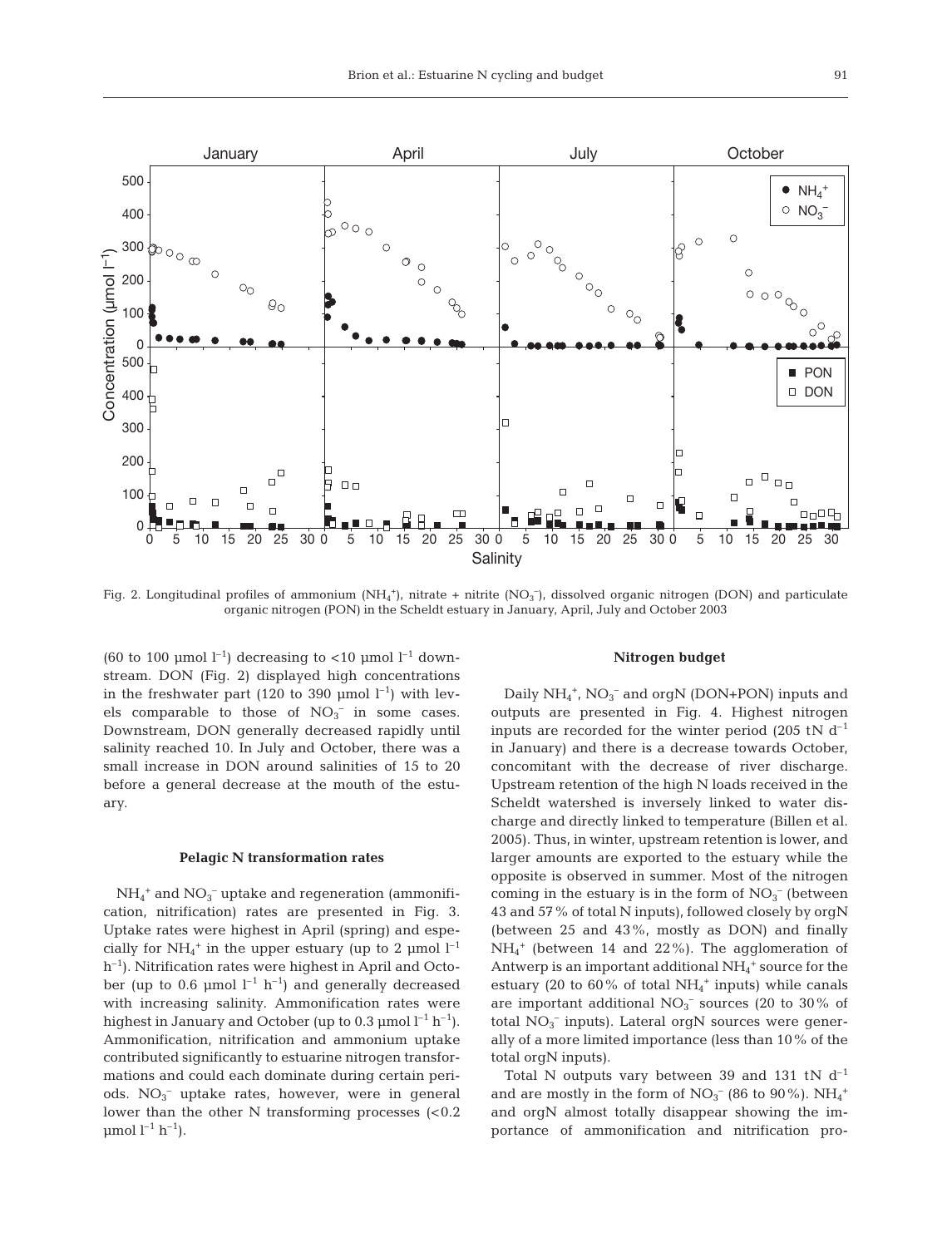

Fig. 3. Pelagic N transformation rates at the 4 salinity stations in the Scheldt estuary: ammonium and nitrate uptake (U-NH $_4^{\rm +}$ and  $U-NO_3^-$ ), ammonification ( $R-NH_4^+$ ) and nitrification (NIT). nd: not done

cesses. Moreover, there is a small net production of  $NO<sub>3</sub><sup>-</sup>$  (Fig. 4) indicating that nitrification (in the water column and sediments) outbalances  $NO<sub>3</sub><sup>-</sup>$  sinks (uptake by microorganisms and denitrification). Overall, there is a net retention of total fixed nitrogen in January (37%), April (25%), July (33%) and October  $(33\%)$ .

## **DISCUSSION**

#### **Pelagic N transformation rates**

Pelagic nitrogen transformation processes (Fig. 3) showed the relative importance of  $NH_4^+$  and  $NO_3^$ uptake, nitrification and ammonification for different seasons and at different locations of the estuary. Many studies report information about N-transformation process rates for different locations of the Scheldt estuary, mostly in the surface water column. Pelagic nitrification was studied by de Bie et al. (2002) using  $^{14}$ C incubation techniques and by Andersson et al. (2006a) using  $15N$  and  $14C$  incubation techniques. Our results on nitrification rates were in accordance with both studies, reporting the highest rates in the oligohaline part of the estuary. DIN uptake was studied by Middelburg & Nieuwenhuize (2000), and more recently by Andersson et al. (2006b). Our measured uptake rates of NH4 <sup>+</sup> are maximal in spring in the oligohaline zone with much lower  $NO<sub>3</sub><sup>-</sup>$  uptake rates confirming the relative preference of microorganisms for  $NH_4^+$  (Middelburg & Nieuwenhuize 2000).  $NH_4^+$  uptake in the Scheldt estuary can be done by both phytoplankton and bacteria (Middelburg & Nieuwenhuize 2000). As was shown by Dijkman & Kromkamp (2006), in spring, both bacterial and phytoplankton biomass are high in the lowest salinity region of the Scheldt estuary and there are high amounts of  $NH_4^+$  available. More downstream, uptake rates decrease, probably as a result of decreasing  $NH_4^+$  and  $NO_3^-$  concentrations as observed by Middelburg & Nieuwenhuize (2000). Ammonification rates have never been measured directly in the Scheldt estuary, but the short  $NH_4^+$  and PON turnover times reported by Middelburg & Nieuwenhuize (2000), compared to the water residence time, imply that  $\mathrm{NH}_4{}^+$ is efficiently recycled within the estuary. Accordingly, measured NH4 <sup>+</sup> regeneration rates largely exceeded the other processes especially during winter and fall periods.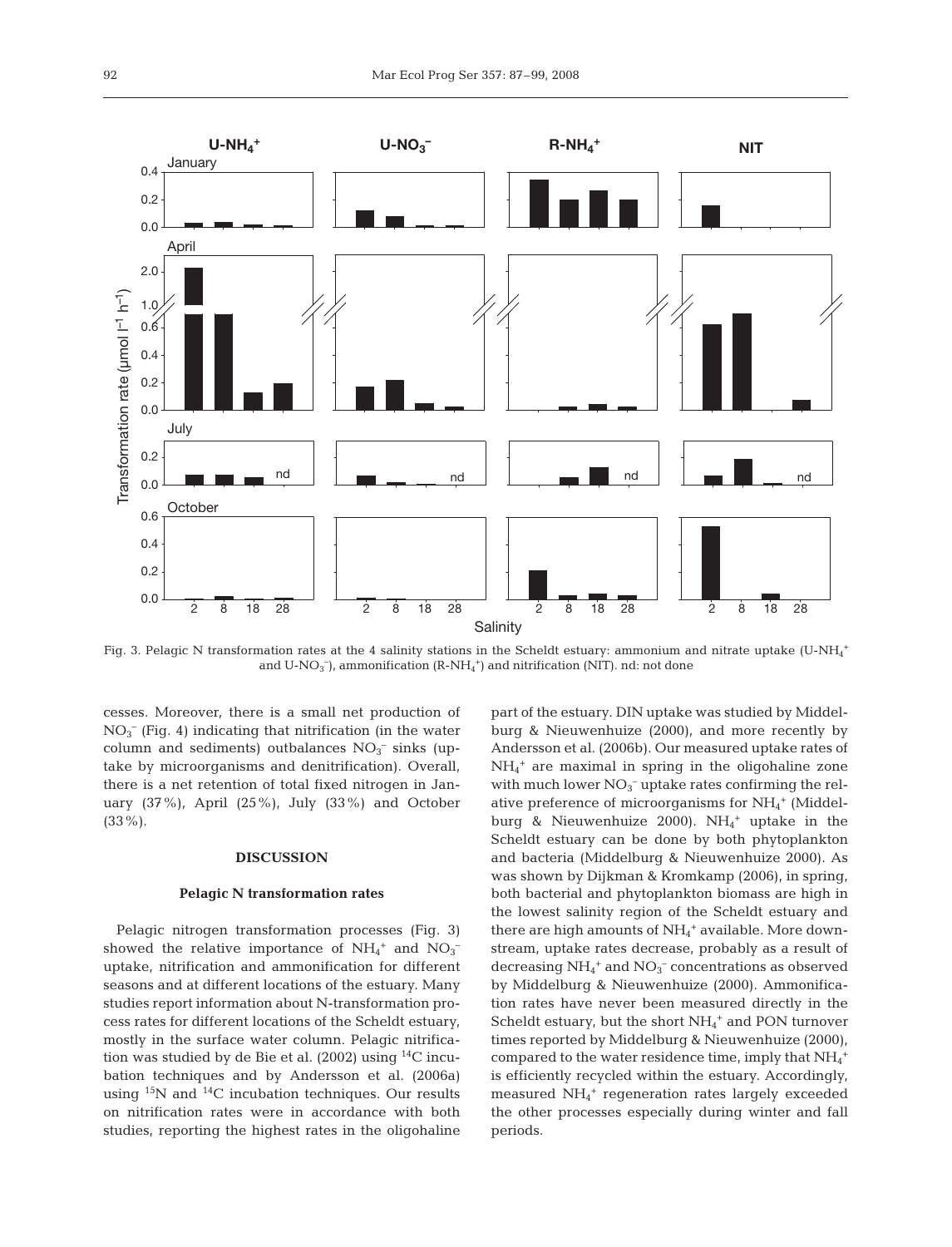

Fig. 4. Daily ammonium  $(NH_4^*)$ , nitrate + nitrite  $(NO_3^-)$  and organic N (orgN) inputs (IN-) and outputs (OUT-) for the Scheldt estuary

## **Estuarine nitrogen transformation and removal processes**

From the general nitrogen budget in the Scheldt estuary we have seen that nitrogen arrives as  $NO<sub>3</sub><sup>-</sup>$ , orgN and  $\mathrm{NH}_4{}^+$  and leaves the system mainly as  $\mathrm{NO_3}^$ with a general loss of total nitrogen of 25 to 37% of the inputs. We can compare this net whole ecosystem N budget to our pelagic process measurements by estimating the daily N transformation fluxes due to pelagic ammonification,  $NH_4^+$  and  $NO_3^-$  uptake and nitrification.

To this end we assume that ammonification rates are independent of the light intensity and are constant over the whole water column, and over a 24 h period. Nitrification,  $NH_4^+$  uptake and  $NO_3^-$  uptake rates are all light dependent with median ratios between dark and light rates (D/L) in the Scheldt estuary equal to 0.45 for  $NH_4^+$  uptake, 0.51 for  $NO_3^-$  uptake (Middelburg & Nieuwenhuize 2000) and 2.3 for nitrification (Andersson et al. 2006a). Measured nitrification and uptake rates were used in the photic layer of the estuary (0.4 to 2 m, J. P. Vanderborght pers. comm.) for the daylight period (8.5 to 16 h), while for the dark layer and night period, the reported D/L factors were applied to our measured rates. N transformation fluxes were then calculated using the rates and the volume of water. Rates measured at 4 fixed salinities (Fig. 3) were extrapolated linearly with salinity and related to the distance. The 92 km long estuary was divided in 920 boxes of 100 m in length with a known cross-sectional area (taken from Soetaert et al. 2006) and, in each of the boxes, daily N transformation fluxes were calculated by multiplying the corresponding rates with the corresponding volumes and cumulated for the whole estuary (Table 1).

With the in- and outputs and measured pelagic transformation processes we can establish a mass balance for each of the N pools  $(NH_4^+$ ,  $NO_3^-$  and orgN) considering that the system is at steady state (sum of all inputs and sources = sum of all outputs and sinks) and introducing exchange fluxes with a 'black box' compartment to balance the measured fluxes. This black box represents all estuarine compartments able to

Table 1. Daily N fluxes (rounded to 5 tN  $d^{-1}$ ) associated with  $NH_4^+$  and  $NO_3^-$  uptake (U-), ammonification (R-NH<sub>4</sub><sup>+</sup>) and nitrification (NIT) in the Scheldt estuary between Rupelmonde and Breskens

| Month            | $U-NH_4^+$ | $U-NO_3^-$ | $R-NH_4^+$ | NIT       |
|------------------|------------|------------|------------|-----------|
| January<br>April | 10<br>165  | 20<br>30   | 215<br>25  | 30<br>150 |
| July             | 15         | 5          | 140        | 20        |
| October          | 10         |            | 40         | 40        |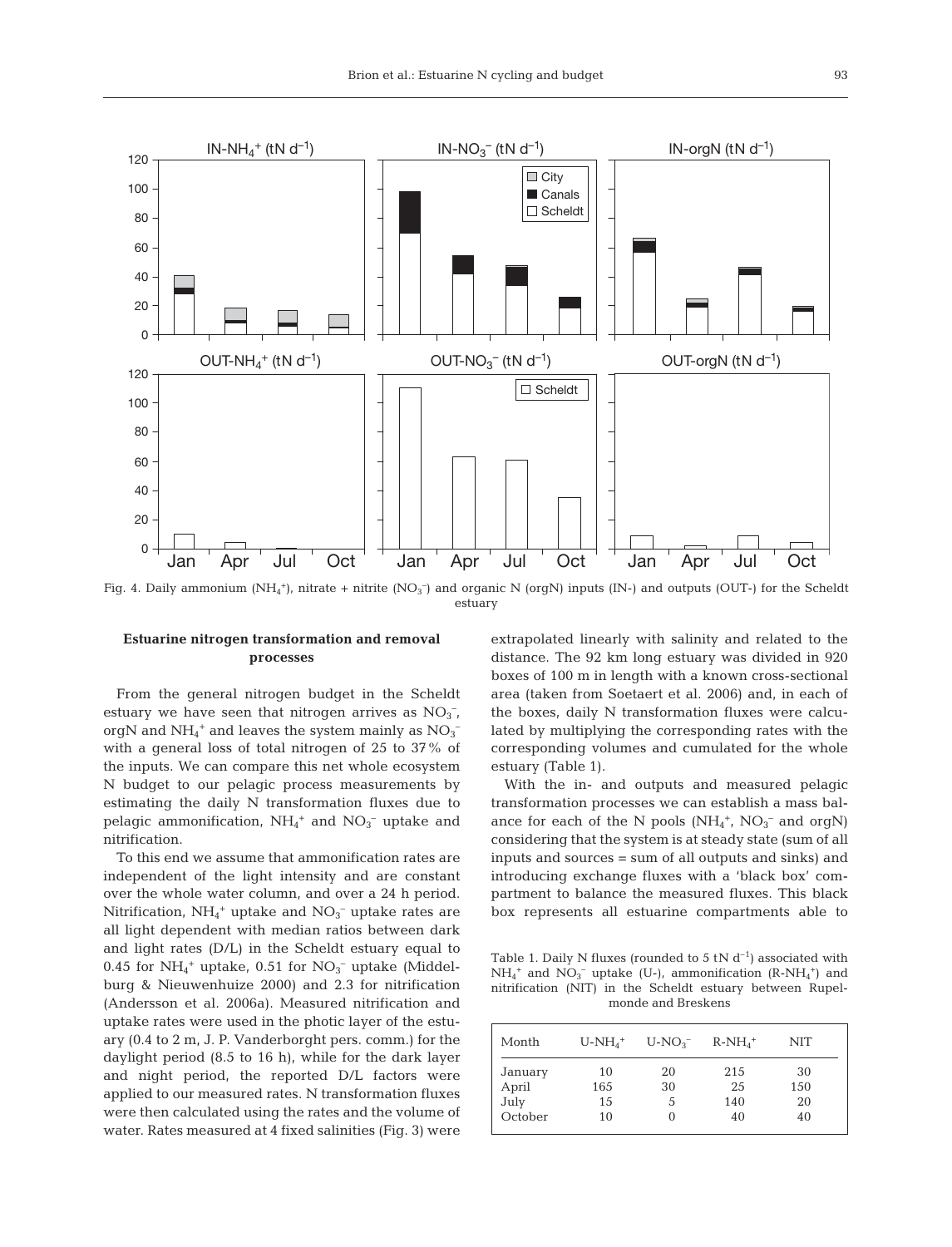

Fig. 5. N mass balance for the Scheldt estuary in January, April, July and October 2003. Fluxes in tN d<sup>-1</sup> (rounded to 5). Black arrows: measured fluxes; grey arrows: calculated fluxes by closing the mass balance. Widths of arrows are proportional to the flux. IN: inputs from the river and lateral effluents; OUT: to the North Sea. The box at the bottom represents all possible estuarine compartments that can exchange N with the pelagic environment: sediments, SPM rich bottom waters and intertidal areas. (?): hypothetic transformation pathways

exchange N with the pelagic system like the sediments, the deeper water column and intertidal areas (including marshes).

A clear contrast appears between the N cycling in summer, fall and winter (Fig. 5A,C,D) and that in spring (Fig. 5B). For summer, fall and winter (Fig. 5A,C,D), pelagic ammonification transforms large amounts of orgN to  $\mathrm{NH_4^+}$  (40 to 215 tN d<sup>-1</sup>), representing the most important pelagic transformation pathway inside the N pool. However, this is not balanced by orgN inputs from upstream (20 to 65 tN  $d^{-1}$ ) or *in situ* production by DIN assimilation (5 to 30 tN  $d^{-1}$ ), therefore an additional orgN source is needed. This source is largest in January (130 tN  $d^{-1}$ ) and lowest in October (20 tN  $d^{-1}$ ). In the studied system, this source can be linked to the input of PON from the deep water layers of the river upstream, not quantified in our N-budget (see 'Materials and methods'), and to resuspension of sediments (Chen et al. 2005). Besides being a source of PON, resuspension can also bring amino acids to the water by desorption from sediments (Fitzsimons et al. 2006). Ammonification represents the largest source for the  $NH_4^+$  pool (70 to 90% of the total  $NH_4^+$  inputs and sources). Nitrification and  $NH_4^+$  uptake remove between 15% (January) and 80% (October) of the total NH4 <sup>+</sup> inputs and sources. An additional external NH4 <sup>+</sup> sink is thus needed to maintain the balance (10 to 205 tN  $d^{-1}$ , 6 to 7 times higher than the measured pelagic nitrification, Fig. 5). Nitrifying bacteria are often attached to particulate material (e.g. Brion et al. 2000) and nitrification occurring inside the SPM-rich bottom water layers of the Scheldt could explain this missing sink. Our unpublished nitrification rates measured for the bottom water of the Scheldt show that these exceed surface nitrification by a factor of 2 to 70 and can thus largely explain our missing sink.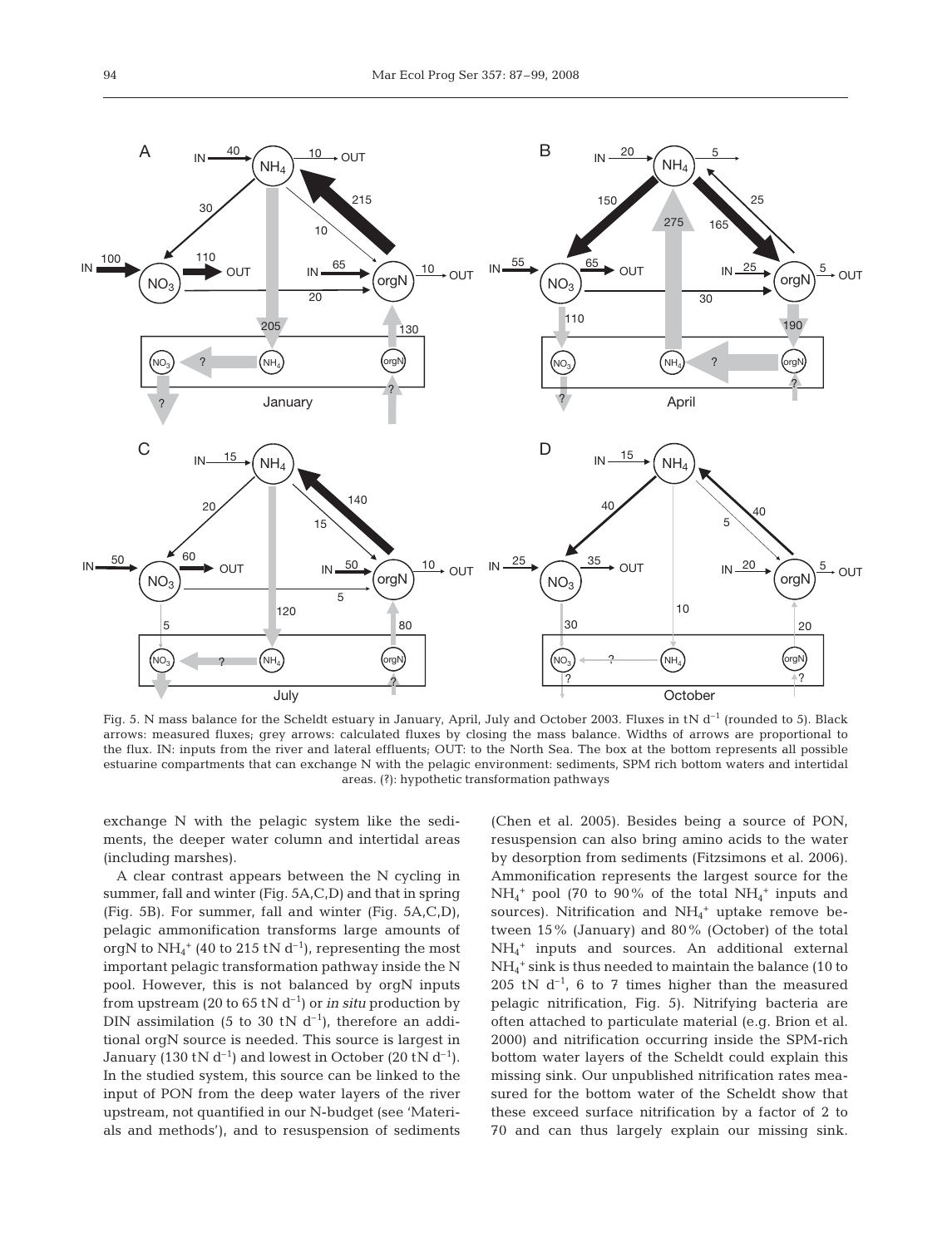Sediment surface layers have also been recognized as sites of intense nitrification (Gribsholt et al. 2005). Another possibility is the transfer of  $NH_4^+$  to the PON pool in the SPM-rich bottom waters, either by assimilation by microorganisms (primarily bacteria as there is no light in the bottom waters) or even by adsorption, but very few studies document vertical variations in estuarine N transformation rates. Rosser & Thompson (2001) reported lower  $NH_4^+$  uptake rates in bottom than in surface waters for a shallow Australian estuary. Recently, an intertidal area from the Scheldt estuary was proven to be a sink for  $NH_4^+$  (e.g. Gribscholt et al. 2006) with 30 to 200 µmol  $m^{-2}$  h<sup>-1</sup> retained in the vegetation and 250 to 600 µmol  $m^{-2}$  h<sup>-1</sup> lost by coupled nitrification-denitrification. Extrapolated over the entire intertidal area (67.25  $\rm km^2)$  of the estuary this would result in a  $NH_4^+$  sink of 8 to 25 tN  $d^{-1}$ —much lower than our missing  $NH_4^+$  sink. Finally, anammox occurring in anoxic areas of the Scheldt could potentially also play a role but the quantitative importance of this process has never been investigated. For  $NO<sub>3</sub><sup>-</sup>$ , nitrification is an important additional source (20 to 55% of the total  $NO<sub>3</sub><sup>-</sup>$  inputs and sources). Export to the sea and uptake almost balance these inputs and sources, however, a small additional  $NO<sub>3</sub><sup>-</sup>$  sink is needed to close the mass balance in July and October (5 to 30 tN  $d^{-1}$ ). Nitrate and nitrite can be consumed in sediments by anoxic processes as denitrification, dissimilatory nitrate reduction and even anammox. Very few studies report sediment water exchange of nitrate in the Scheldt and all were made on intertidal mudflats, which may not be representative of the entire estuarine bottom. In 1995, Middelburg et al. found that sediments from intertidal mudflats were a sink of  $NO<sub>3</sub><sup>-</sup>$  of  $0.5 \text{ mol m}^{-2} \text{ yr}^{-1}$ , while a more recent study by Andersson (2007) reported a sink between 7 and 34 mmol m–2  $d^{-1}$ . Extrapolated over the entire bottom area of the Scheldt estuary (269 km<sup>2</sup>, Middelburg & Nieuwenhuize 2000), this could represent a daily  $NO_3^-$  sink of 5 to 126 tN  $d^{-1}$ . In theory, these rates largely explain our observed  $NO_3^-$  sink, even when considering that our missing NH4 <sup>+</sup> sink is due to nitrification. However, it is clear that representative measurements of sediment− water exchanges of nutrients in the Scheldt are missing a robust interpretation.

In spring, the situation is clearly different (Fig. 5B): the transfer of N from the NH<sub>4</sub><sup>+</sup> pool to the orgN pool (165 tN  $d^{-1}$ ) dominates, reflecting a period of intense microbial growth.  $\mathrm{NH}_4{}^+$  and  $\mathrm{NO_3{}^-}$  uptake represent  $90$  % of the total orgN inputs and sources. A small part of this orgN is mineralized in the water column (25 tN  $d^{-1}$ ) and an additional sink of 190 tN  $d^{-1}$  is needed to maintain the balance. This sink is likely linked to the settling of biomass to sediments. Nitrification (150 tN  $d^{-1}$ ) is of similar importance as NH<sub>4</sub><sup>+</sup> uptake. There is a very efficient

consumption of  $NH_4^+$  in the water column (315 tN d<sup>-1</sup>) which is not compensated by the  $NH_4^+$  brought by the river and lateral inputs nor by pelagic ammonification. An additional  $NH_4^+$  source (275 tN d<sup>-1</sup>), very similar in size to the orgN sink, is thus needed to maintain the balance. This might indicate that settled biomass is readily mineralized in the sediments and that sediment regeneration accounts for this additional  $NH_4^+$  source. For  $NO_3^-$ , nitrification is the most important source (75 %) of total inputs and sources). Export to the sea and uptake cannot balance these inputs and sources and an additional  $NO<sub>3</sub><sup>-</sup>$  sink (probably by sedimentary processes as discussed above) is needed to close the mass balance  $(110 \text{ tN d}^{-1})$ .

In summer, fall and winter, the Scheldt estuary is characterized by high pelagic mineralization rates of allochthonous organic matter, largely exceeding *in situ* production of orgN by microorganisms. In contrast, in spring there is a very efficient transfer from the DIN pool to the orgN pool, most markedly in the upstream section of the estuary (see  $NH_4$ <sup>+</sup> uptake rates in Fig. 3). As was shown by Dijkman & Krompkamp (2006), at that period, both bacterial and phytoplankton biomass are high in the lowest salinity region of the Scheldt estuary, and there are high amounts of  $NH_4^+$  available. However, the produced PON pool is very rapidly recycled, probably after sedimentation of the biomass, in the deeper water layers and in the sediments.

Gazeau et al. (2005) studied the net autotrophicheterotrophic status of the Scheldt estuary for the same period of observation as in the present study based on planktonic net community production measurements. For January, July and October, they concluded that the estuarine system varied overall from net heterotrophic around a salinity of 2 to balanced or slightly autotrophic at the mouth of the estuary. The most heterotrophic situation was reported for October and the least for July. Unfortunately, no estimates were available for April, but values given for March and May indicate a situation close to balance (respiration = production). Overall, Gazeau et al. (2005) showed that the pelagic system is net heterotrophic in January, July and May, consistent with our findings showing the dominance of pelagic orgN mineralization processes compared to uptake rates. The present study found that pelagic uptake rates dominate the mineralization processes in April, although the large missing  $NH_4^+$ source indicates that mineralization occurred deeper in the water column or in the sediments.

### **Nitrogen recycling efficiencies**

Traditional biogeochemical approaches are based on nitrogen distributions within estuaries and these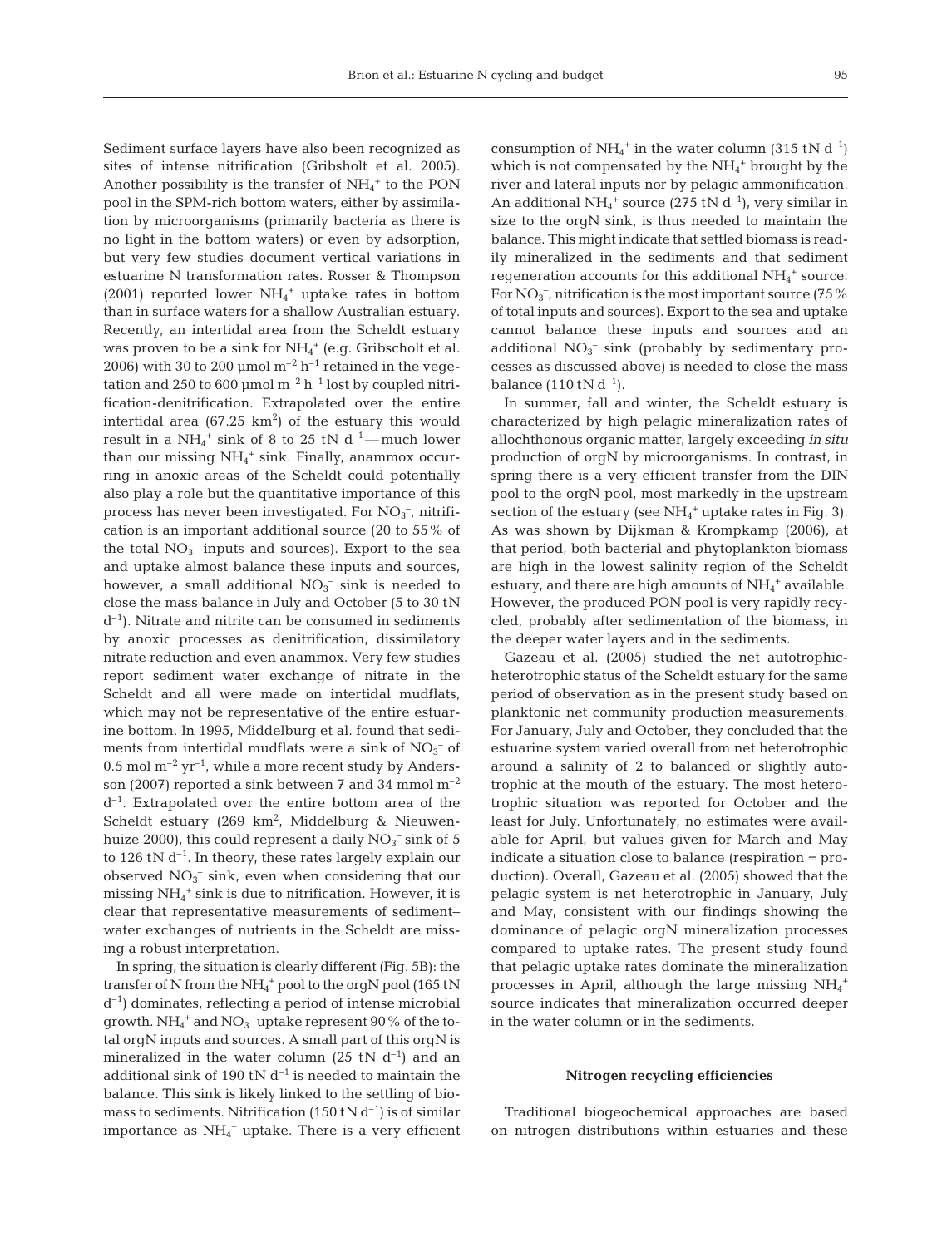are interpreted in terms of conservative versus nonconservative mixing. Natural abundance stable isotope studies (e.g. Kuuppo et al. 2006), deliberate *in situ* stable isotope labeling studies (e.g. Mulholland et al. 2004), in-stream nitrogen enrichment studies (e.g. Payn et al. 2005) and nitrogen transformation studies (e.g. Torres-Valdes & Purdie 2006) have shown that traditional biogeochemical approaches have their limits because nitrogen molecules may be recycled many times between entering and leaving the estuary. Our combined nitrogen budget and nitrogen transformation study allows us to estimate the cycling efficiency for the 3 forms of nitrogen distinguished in this study, and hence, estimate the number of cycles undergone.

Nutrients entering an ecosystem (by import and *in situ* production) undergo a chain of transformation processes resulting in recycling (from the original pool, back to the original pool), elimination (from the original pool to an unreactive pool — for example nitrogen gas) or export (from the original pool to outside the system, i.e. the sea). In this context, the cycling efficiency (*E)* is defined as the fraction of nutrients entering a system (by external and internal processes) that are recycled back to their original pool. A cycling efficiency may vary between 0 (no recycling, all entering NH4 +/NO3 – /orgN exported or eliminated) to 1 (all entering  $NH_4^+/NO_3^-/orgN$  reused and recycled) and values between 0.5 and 1 indicate active recycling in the estuary. Additionally, the number of times a molecule of  $NH_4^+$ ,  $NO_3^-$  and orgN is recycled in the estuary before being exported to the sea can be obtained by  $E/(1-E)$  or in other words, the ratio between the recycled fraction and the lost fraction.

Considering our results, the cycling efficiency of  $NH_4^+$ ,  $NO_3^-$  and org $N$  in the whole Scheldt estuary can be estimated from the fluxes given in Fig. 5. Since several missing source and sink fluxes were not identified in this study, the recycling and loss fluxes only apply under given assumptions and inferences as discussed above: (1) for winter, summer and fall, the missing NH4 <sup>+</sup> sink is attributed to coupled nitrification–denitrification occurring in the bottom waters and sediments and the missing orgN source is the result of an external input of material produced outside the studied zone; (2) for spring, the missing orgN sink and  $NH_4$ <sup>+</sup> source are due to the sedimentation and mineralization of microbial biomass in the bottom waters and/or sediments. The missing  $NH_4^+$  source is thus attributed to the recycling of *in situ* produced orgN.

Under these assumptions and inferences, *E* was calculated for  $NH_4^+$  ( $E_{NH4}$ ),  $NO_3^-$  ( $E_{NO3}$ ) and orgN  $(E_{\text{orgN}})$ . For NH<sub>4</sub><sup>+</sup>, *in situ* regeneration in the water column (as measured in January, July and October) and/or sediments (as deduced from the missing  $\mathrm{NH}_4{}^+$ 

source in April) largely exceeded uptake of DIN. Part of the NH4 <sup>+</sup> produced from mineralization processes is thus based on the degradation of allochthonous organic material and should thus be regarded as an external source of  $NH_4^+$  and not a recycled source. The recycling of NH4 <sup>+</sup> is thus given by the DIN uptake flux and  $E<sub>NH4</sub>$  can be calculated as the ratio of DIN uptake over all  $NH_4^+$  inputs and sources. For  $NO_3^-$ , *in situ* regeneration (nitrification) exceeds  $NO<sub>3</sub><sup>-</sup>$  uptake. Part of the NO3 – produced from nitrification is thus based on the oxidation of allochthonous ammonium and should thus be regarded as an external source of  $NO<sub>3</sub><sup>-</sup>$  and not a recycled source.  $NO<sub>3</sub><sup>-</sup>$  recycling is thus given by the NO<sub>3</sub><sup>-</sup> uptake flux and  $E_{NOS}$  can be calculated as the ratio of  $NO<sub>3</sub><sup>-</sup>$  uptake over all  $NO<sub>3</sub><sup>-</sup>$  inputs and sources. For orgN, *in situ* regeneration by DIN uptake was lower than mineralization. The recycling of orgN is thus given by the DIN uptake flux and  $E_{\text{orgN}}$  can be calculated as the ratio of DIN uptake over all orgN inputs and sources. Below, we will briefly discuss what happens with *E* when we choose other assumptions.

For  $NH_4^+$  (Table 2), we saw that in winter, summer and fall, only a small fraction of the incoming flux was recycled within the water column of the estuary, and *E* is around  $10\%$  (9 to  $13\%$ ). Most of the NH $_4^+$  was actually removed from the system probably through the combined processes of nitrification-denitrification occurring in the bottom waters and sediments as discussed previously. In these cases the number of cycles undergone by one  $NH_4^+$  molecule is between 0.1 and 0.15 and recycling is thus of very limited importance. The spring situation was clearly different with a cycling efficiency of 61% and the number of cycles undergone by one  $NH_4^+$  molecule being 1.6.  $NH_4^+$  is

Table 2. Cycling efficiency (*E)* and number of cycles (n) undergone for  $NH_4^+$ ,  $NO_3^-$  and orgN in the Scheldt estuary. For winter, summer and fall, under the assumptions explained in the text

|                        | Winter | Spring | Summer | Fall |
|------------------------|--------|--------|--------|------|
| $NH_4$ <sup>+</sup>    |        |        |        |      |
| Recycled $(N d^{-1})$  | 30     | 195    | 20     | 5    |
| Total IN $(tN d^{-1})$ | 255    | 320    | 155    | 55   |
| $E_{\mathrm{NH4}}$     | 0.12   | 0.61   | 0.13   | 0.09 |
| $n_{\rm NH4}$          | 0.13   | 1.56   | 0.15   | 0.10 |
| NO <sub>3</sub>        |        |        |        |      |
| Recycled $(tN d^{-1})$ | 20     | 30     | 5      | 0    |
| Total IN $(tN d^{-1})$ | 130    | 205    | 70     | 65   |
| $E_{NO3}$              | 0.15   | 0.15   | 0.07   | 0.00 |
| $n_{NO3}$              | 0.18   | 0.17   | 0.08   | 0.00 |
| orgN                   |        |        |        |      |
| Recycled $(tN d^{-1})$ | 30     | 195    | 20     | 5    |
| Total IN $(tN d^{-1})$ | 225    | 220    | 150    | 45   |
| $E_{\rm orgN}$         | 0.13   | 0.89   | 0.13   | 0.11 |
| $n_{orgN}$             | 0.15   | 7.80   | 0.15   | 0.13 |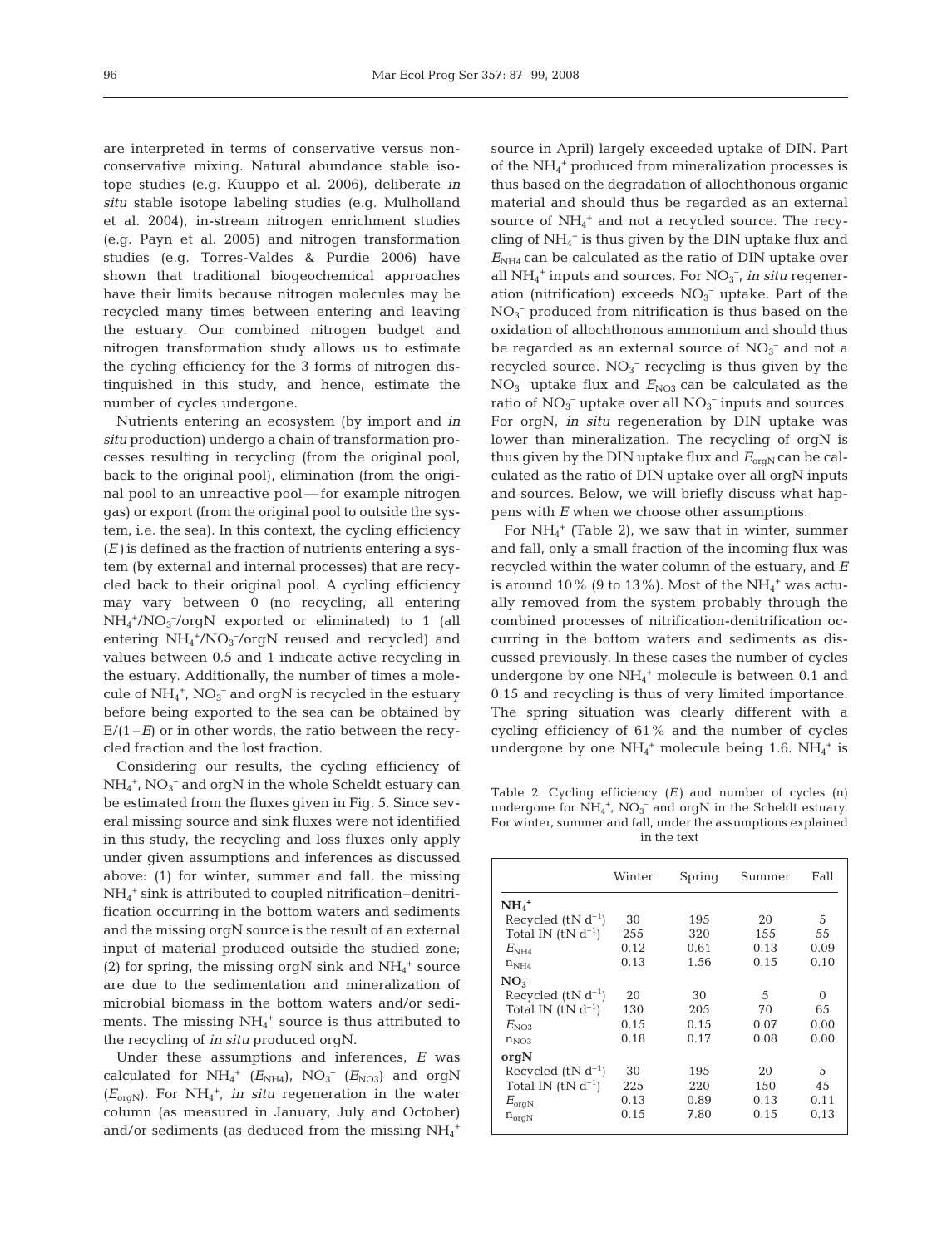actively taken up and regenerated in the estuarine water column and probably sediments.

For  $NO<sub>3</sub><sup>-</sup>$  (Table 2), the cycling efficiency decreases from 15% in winter to 0% in fall and shows again that most of  $NO_3^-$  produced in this system is not recycled (number of cycles are 0 to 0.18) but lost as export to the North Sea (winter and summer) and probably as denitrification in the sediments (spring and fall).

Finally, for orgN (Table 2), in winter, summer and fall, *E* varies between 11 and 13% with a low number of cycles (0.13 to 0.15). Recycling is thus of very limited importance, mostly because of the very low DIN uptake rates, and orgN is thus mostly lost and probably exported after mineralization−nitrification− denitrification in sediments. As for  $NH_4^+$ , the spring situation was clearly different with a very efficient recycling (*E* close to 90%) and each orgN atom recycled 7.8 times.

We can also estimate *E* in case our inferences about sources and sinks do not hold. For winter, summer and fall, if the  $\mathrm{NH}_4{}^+$  sink and org $\mathrm{N}$  sources are linked to an *in situ* production of biomass in an unaccounted estuarine compartment, then, the recycling efficiencies increase to around  $60\%$  for  $NH_4^+$  and to around  $70\%$ for orgN, but stay rather low in fall  $(-30\%$  for both  $NH_4^+$  and orgN).

The Scheldt estuary is a turbid, nutrient-rich, macrotidal system, with low autochthonous production (because of the high turbidity) and high allochthonous organic matter inputs. The ecosystem is net heterotrophic during most of the year and in a balanced condition in spring (Gazeau et al. 2005). This has large consequences on the N recycling efficiency. We have shown that although large amounts of inorganic N nutrients are generated in the system by mineralization of organic matter, these are not reused but rather eliminated and exported to the sea. This was previously reported for other turbid estuaries (including the Scheldt) by Heip et al. (1995), who reported that 'because of light limitation, any nutrient produced by the mineralization of allochthonous material remains unused and does not contribute to autochthonous production'. Recycling efficiencies for inorganic N are thus low throughout most of the year. High primary production in the most upstream part of the estuary balances the high mineralization fluxes only in the spring, and recycling efficiencies increase for  $NH_4^+$ and orgN.

For non-turbid temperate tidal estuaries which are not light limited, Heip et al. (1995) estimated the potential recycling efficiency using total system production-respiration estimates and reported an acrosssystem, long-term average efficiency of 70 to 80%, similar to that calculated in the present study for  $\mathrm{NH}_4^+$ and orgN in the spring. In this case inorganic N recycling and uptake are closely coupled and recycling efficiencies increase.

In river networks, the number of spirals, comparable to cycling numbers, are generally calculated as the ratio between the length of the stream and the 'average distance traveled by a nutrient molecule in inorganic phase prior to uptake' (*Sw)* (Ensign & Doyle 2006). It thus considers a close coupling between uptake and regeneration processes. For a hypothetical river network with increasing stream orders (Ensign & Doyle 2006), spiraling numbers for  $NH_4^+$  increase slowly in streams from orders 1 to 4, mainly because of increasing stream length and rather constant *Sw*, but decrease strongly in order 5 streams because of a very large increase in the  $Sw.$  NO<sub>3</sub><sup>-</sup> spiraling numbers increase from order 1 to order 5 streams, mostly because of increasing streamlength and decreasing *Sw*. Reported spiraling numbers for 5th order rivers (like the Scheldt) are around 10 for  $NH_4^+$ , and around 100 for  $NO_3^-$ . These values are much higher than our recycling times, but Ensign & Doyle (2006) emphasize that the absolute values of cycling numbers should be considered with care as they are highly dependent on the watershed geomorphology (stream length, water depth, current velocity, etc.).

## **CONCLUSIONS**

Nitrogen transformation and recycling in a temperate macrotidal turbid estuary such as the Scheldt are dominated by the mineralization of organic matter (OM) for all seasons. The large supply of DIN from pelagic and benthic OM mineralization exceeds inputs from river and lateral influents and in all seasons except in spring, only a small fraction (around 10%) is reused by microorganisms. Most of the incoming and produced DIN is thus eliminated (between 50 and 60%) probably by anoxic reduction processes in the sediments while the remaining  $(30 \text{ to } 40\%)$  is exported. Overall, the estuary has a very low recycling efficiency for DIN but is a very efficient DIN filter. Only the spring situation differs significantly from this general pattern: high phytoplankton and bacterial numbers are responsible for an increased biomass production leading to the fixation of  $NH_4^+$  into orgN. In this period, we have a larger fraction of DIN (around 70%) that is reused by microorganisms. Overall, in spring, the estuary is thus an efficient DIN recycling reactor with a much lower filtering efficiency (only 2% of all incoming and produced DIN).

*Acknowledgements*. This work was carried out in the framework of a VLANEZO project (Flemish-Dutch cooperation for Sea Research) and we thank FWO (Fonds voor Wetenschappelijk Onderzoek, Flanders, Belgium) and NWO (Neder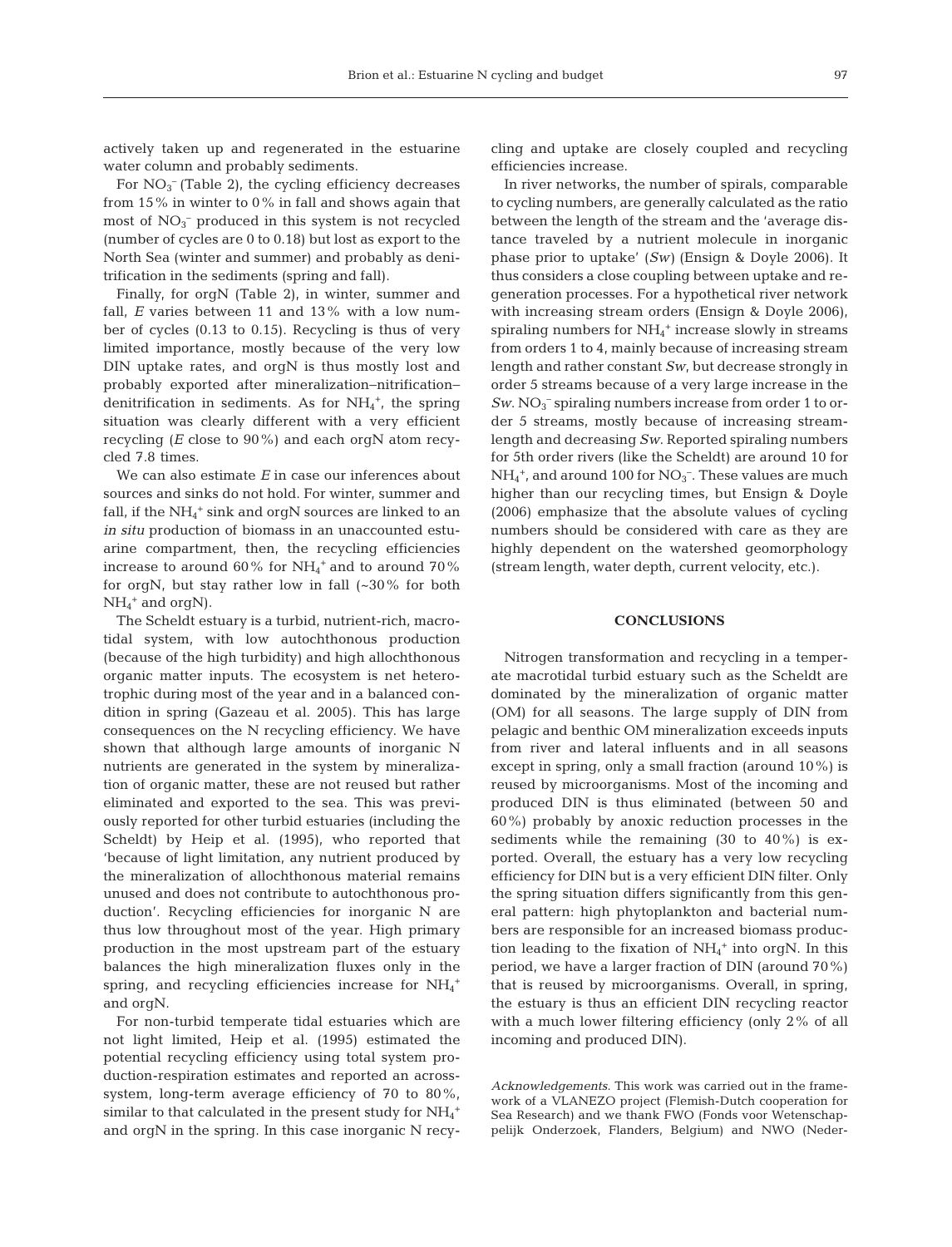landse Organisatie voor Wetenschappelijk Onderzoek, The Netherlands) for their financial support. We are also grateful to 4 anonymous reviewers for their constructive feedback.

#### LITERATURE CITED

- Andersson MGI (2007) Nitrogen cycling in a turbid tidal estuary. PhD dissertation, University of Utrecht, The Netherlands
- Andersson MGI, Brion N, Middelburg JJ (2006a) Comparison of nitrifier activity versus growth in the Scheldt estuary: a turbid, tidal estuary in northern Europe. Aquat Microb Ecol 42(2):149−158
- Andersson MGI, van Rijswijk P, Middelburg JJ (2006b) Uptake of dissolved inorganic nitrogen, urea and amino acids in the Scheldt estuary: comparison of organic carbon and nitrogen uptake. Aquat Microb Ecol 44(3):303−315
- Baeyens W, van Eck B, Lambert C, Wollast R, Goeyens L (1998) General description of the Scheldt estuary. Hydrobiologia 366:1−14
- Billen G, Somville M, Debecker E, Servais P (1985) A nitrogen budget of the Scheldt hydrographical basin. Neth J Sea Res 19(3−4):223−230
- Billen G, Garnier J, Rousseau V (2005) Nutrient fluxes and water quality in the drainage network of the Scheldt basin over the last 50 years. Hydrobiologia 540:47−67
- Brion N, Billen G, Guezennec L, Ficht A (2000) Distribution of nitrifying activity in the Seine River (France) from Paris to the estuary. Estuaries 23(5):669−682
- Chen MS, Wartel S, Van Eck B, Van Maldegem D (2005) Suspended matter in the Scheldt estuary. Hydrobiologia 540: 79−104
- Dafner E, De Galan S, Goeyens L (1999) Microwave digestion of organic substances, a useful tool for dissolved organic nitrogen measurements. Water Res 33(2):548−554
- de Bie MJM, Starink M, Boschker HTS, Peene JJ, Laanbroek HJ (2002) Nitrification in the Schelde estuary: methodological aspects and factors influencing its activity. FEMS Microbiol Ecol 42(1):99−107
- Diaconu C, Brion N, Elskens M, Baeyens W (2005) Validation of a dynamic ammonium extraction technique for the determination of N-15 at enriched abundances. Anal Chim Acta 554(1−2):113−122
- Dijkman NA, Kromkamp J (2006) Phospholipid-derived fatty acids as chemotaxonomic markers for phytoplankton and application to derive phytoplankton composition in the Schelde estuary (Belgium and the Netherlands). Mar Ecol Prog Ser 324:113−125
- Elskens M, Penninckx MJ, Vandeloise R, Vander Donckt E (1988) Use of a simplex technique and contour diagrams for the determination of the reaction-rate constants between glutathione and thiram in the presence of NADPH. Int J Chem Kin 20(11):837−848
- Elskens M, Baeyens W, Brion N, De Galan S, Goeyens L, de Brauwere A (2005) Reliability of N flux rates estimated from 15N enrichment and dilution experiments in aquatic systems. Global Biogeochem Cycles 19:GB4028
- Ensign SH, Doyle MW (2006) Nutrient spiraling in streams and river networks. J Geophys Res 111:G04009
- Fitzsimons MF, Millward GE, Revitt DM, Dawit MD (2006) Desorption kinetics of ammonium and methylamines from estuarine sediments: Consequences for the cycling of nitrogen. Mar Chem 101(1−2):12−26
- Gazeau F, Gattuso JP, Middelburg JJ, Brion N, Schiettecatte LS, Frankignoulle M, Borges AV (2005) Planktonic and whole system metabolism in a nutrient-rich estuary (The

Scheldt Estuary). Estuaries 28(6):868−883

- Gribsholt B, Boschker HTS, Struyf E, Andersson M and others (2005) Nitrogen processing in a tidal freshwater marsh: a whole ecosystem <sup>15</sup>N labeling study. Limnol Oceanogr 50: 1945−1959
- Gribsholt B, Struyf E, Tramper A, Andersson MGI and others (2006) Ammonium transformation in a nitrogen-rich tidal freshwater marsh. Biogeochem 80:289−298
- Heip CHR, Goosen NK, Herman PMJ, Kromkamp J, Middelburg JJ, Soetaert K (1995) Production and consumption of biological particles in temperate tidal estuaries. Oceanogr Mar Biol Annu Rev 33:1−149
- Hulth S, Aller RC, Canfield DE, Dalsgaard T and others (2005) Nitrogen removal in marine environments: recent findings and future research challenges. Mar Chem 94(1-4): 125−145
- Koroleff F (1969) International Council for the Exploration of the Sea (ICES), Copenhagen, Interlaboratory Report 3: 19–22
- Kromkamp J, Peene J, Vanrijswijk P, Sandee A, Goosen N (1995) Nutrients, light and primary production by phytoplankton and microphytobenthos in the eutrophic, turbid Westerschelde Estuary (the Netherlands). Hydrobiologia 311(1-3):9−19
- Kuuppo P, Tamminen T, Voss M, Schulte U (2006) Nitrogenous discharges to the eastern Gulf of Finland, the Baltic Sea: elemental flows, stable isotope signatures, and their estuarine modification. J Mar Syst 63(3−4):191−208
- Lipschultz F, Wofsy SC, Fox LE (1986) Nitrogen metabolism of the eutrophic Delaware River ecosystem. Limnol Oceanogr 31(4):701−716
- Middelburg JJ, Nieuwenhuize J (2000) Uptake of dissolved inorganic nitrogen in turbid, tidal estuaries. Mar Ecol Prog Ser 192:79−88
- Middelburg JJ, Klaver G, Nieuwenhuize J, Vlug T (1995) Carbon and nitrogen cycling in intertidal sediments near Doel, Scheldt Estuary. Hydrobiologia 311:57−69
- Miller CA, Penry DL, Glibert PM (1995) The impact of trophic interactions on rates of nitrogen regeneration and grazing in Chesapeake Bay. Limnol Oceanogr 40(5):1005−1011
- Mulholland PJ, Valett HM, Webster JR, Thomas SA, Cooper LW, Hamilton SK, Peterson BJ (2004) Stream denitrification and total nitrate uptake rates measured using a field N-15 tracer addition approach. Limnol Oceanogr 49(3): 809−820
- Nieuwenhuize J, Maas YEM, Middelburg JJ (1994) Rapid analysis of organic carbon and nitrogen in particulate materials. Mar Chem 45:217−224
- Officer CB (1979) Discussion of the behaviour of nonconservative dissolved constituents in estuaries. Estuar Coast Mar Sci 9:91−94
- OSPAR Commission (2005) Data report on the comprehensive study of riverine inputs and direct discharges (RID) in 2003. Annex 1 (Belgium) and 6 (The Netherlands), OSPAR publication number 2005/249, OSPAR Commission, UK. Available at: www.ospar.org/eng/html/welcome.html
- Payn RA, Webster JR, Mulholland PJ, Valett HM, Dodds WK (2005) Estimation of stream nutrient uptake from nutrient addition experiments. Limnol Oceanogr Methods 3: 174–182
- Regnier P, Steffel CI (1999) A high resolution estimate of the inorganic nitrogen flux from the Scheldt estuary to the coastal North Sea during a nitrogen-limited algal bloom, spring 1995. Geochim Cosmochim Acta 63(9): 1359−1374
- Rosser S, Thompson PA (2001) Phytoplankton of the Swan-Canning Estuary: a comparison of nitrogen uptake by